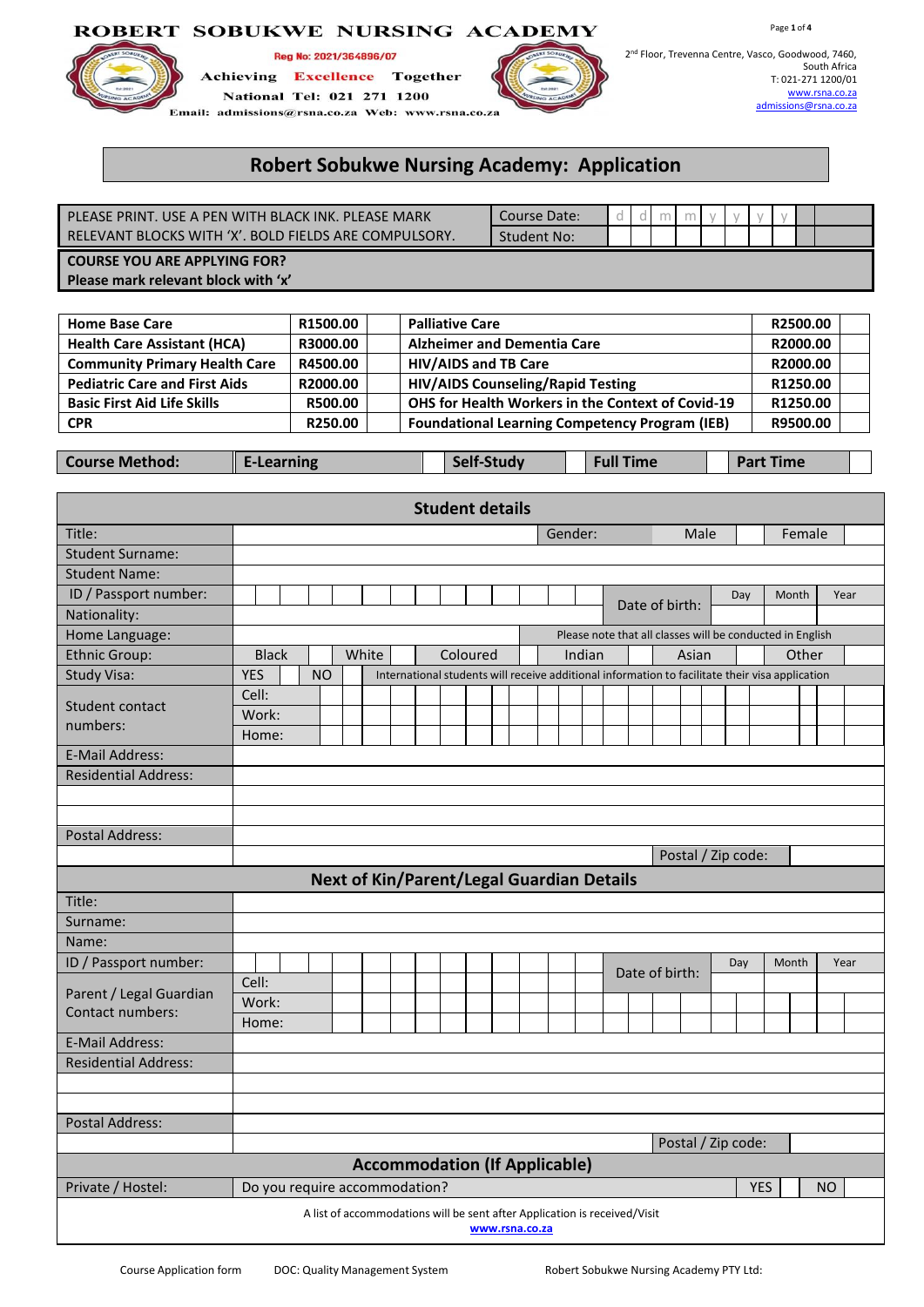## ROBERT SOBUKWE NURSING ACADEMY



Reg No: 2021/364896/07 **Achieving Excellence** Together National Tel: 021 271 1200

Page **2** of **4**

| <b>Education</b>                                          |               |  |                              |          |  |                        |           |          |           |  |  |  |
|-----------------------------------------------------------|---------------|--|------------------------------|----------|--|------------------------|-----------|----------|-----------|--|--|--|
| Current / Grade / Level /<br><b>Highest Qualification</b> |               |  |                              |          |  |                        |           |          |           |  |  |  |
| Current/Year Completed<br>School                          |               |  | Name of last School attended |          |  |                        |           |          |           |  |  |  |
| Where did you hear about                                  | Friend/Family |  | Website                      | Internet |  | Facebook               | Instagram | Magazine | Newspaper |  |  |  |
| <b>Robert Sobukwe Nursing</b><br>Academy?                 | Exhibition    |  | School                       | Radio    |  | Other (please specify) |           |          |           |  |  |  |

**Medical**

| <b>NONE</b><br>Disability:<br><b>YES</b><br>(Please state) |  |  |
|------------------------------------------------------------|--|--|
|                                                            |  |  |

Kindly note that all students will be required to undergo a medical examination in order to confirm general state of health. Documentation will be sent as soon as application form has been received. All students will be liable for their own personal medical insurance.

**International Students**: Please ensure that adequate medical insurance has been provided for, prior to arrival in South Africa.

#### **Finance**

For your information, please take note of the various payment options that are available once you have been accepted to study at the Centre. With registration, a specified amount (depending on the course) must be paid by learners following the full-time or part-time courses. The balance of the fees may be paid according to the various options. Payment can be made in the following ways: Cash to the college cashier; bank deposit or electronic transfer. Always state your student number, ID, initials and surname for reference purposes. Each Centre will provide their bank details.

## **BANK DETAILS:**

ROBERT SOBUKWE NURSING ACADEMY Account Number: 62887371476 Branch Code: 250655 Type of Account: FNB Business Cheque Account

| <b>Responsible Person for Payment of Course Fees</b> |       |                    |  |  |  |  |  |  |  |  |
|------------------------------------------------------|-------|--------------------|--|--|--|--|--|--|--|--|
| Title:                                               |       |                    |  |  |  |  |  |  |  |  |
| Surname:                                             |       |                    |  |  |  |  |  |  |  |  |
| Name:                                                |       |                    |  |  |  |  |  |  |  |  |
| ID / Passport No:                                    |       |                    |  |  |  |  |  |  |  |  |
|                                                      | Cell: |                    |  |  |  |  |  |  |  |  |
| Contact numbers:                                     | Work: |                    |  |  |  |  |  |  |  |  |
|                                                      | Home: |                    |  |  |  |  |  |  |  |  |
| E-Mail Address:                                      |       |                    |  |  |  |  |  |  |  |  |
| <b>Residential Address:</b>                          |       |                    |  |  |  |  |  |  |  |  |
|                                                      |       |                    |  |  |  |  |  |  |  |  |
|                                                      |       |                    |  |  |  |  |  |  |  |  |
|                                                      |       |                    |  |  |  |  |  |  |  |  |
| <b>Postal Address:</b>                               |       |                    |  |  |  |  |  |  |  |  |
|                                                      |       | Postal / Zip code: |  |  |  |  |  |  |  |  |
| Relationship to Student:                             |       |                    |  |  |  |  |  |  |  |  |
| Signature of Financial                               |       |                    |  |  |  |  |  |  |  |  |
| Sponsor:                                             |       |                    |  |  |  |  |  |  |  |  |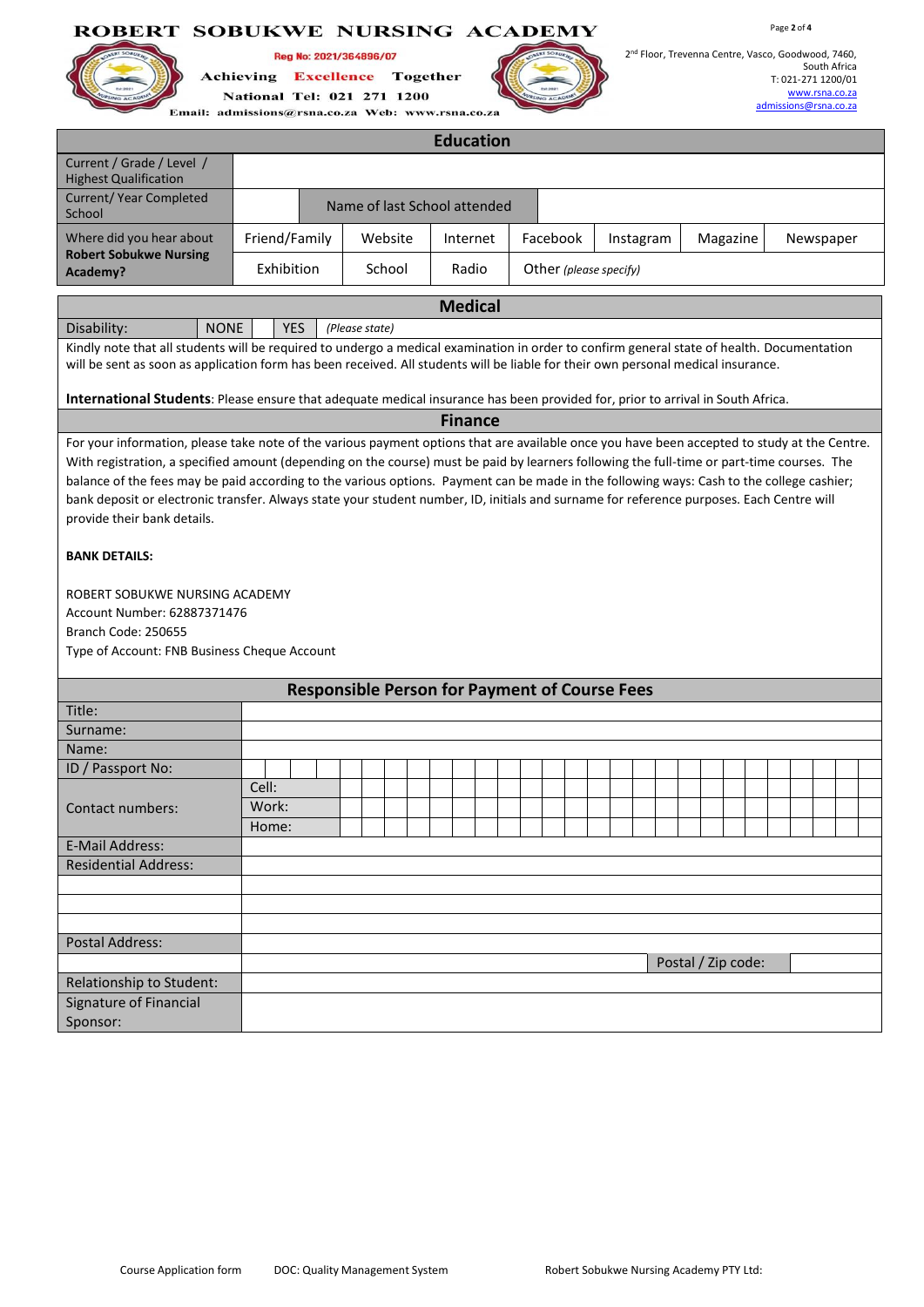